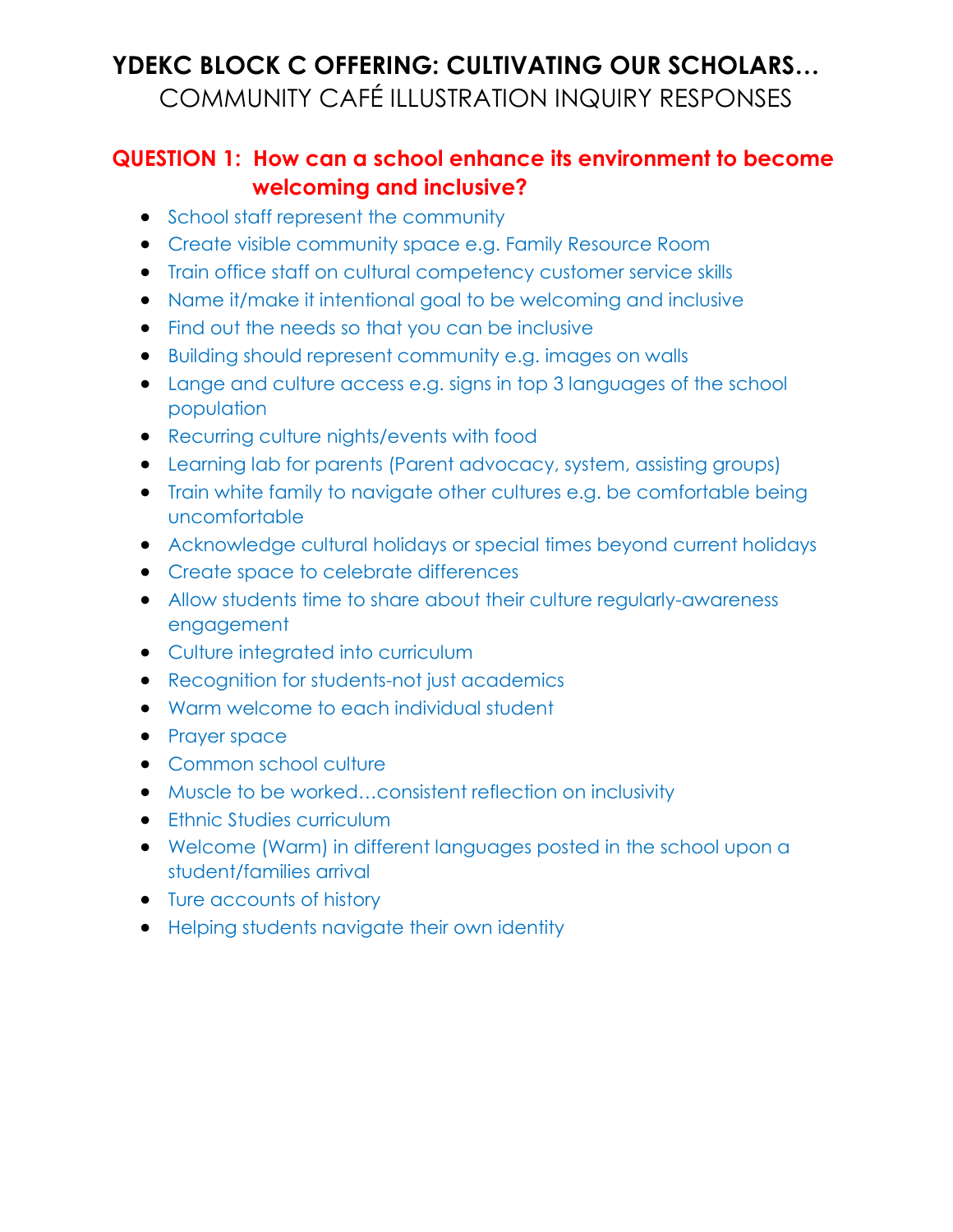#### **QUESTION 2: How can a school enhance its communication to families to be inclusive?**

- Be comfortable with discomfort
- Tap into family wisdom
- Open to emotions with interactions with families
- **•** Letters in different languages
- Other ways of communications e.g. email, phone and face-to-face
- Home visits
- **•** Interpreters always available with outreach
- Contact through phone tree
- Be transparent
- Full disclosure
- Have empathy
- Community champions or point persons in the community to get the word out and support family engagement efforts
- **•** Discussion boards in many languages
- Healing circles....opportunities for connection
- **•** Include extended family
- Recognize different family structures
- Multiple contacts
- Acknowledge language barriers and ask to learn words/phrases in other languages
- Ongoing designated school point of contact
- Have platform for families to share/ask questions
- Open ended questions
- **•** Family input on what is communicated
- Yes, and everything written on question 3
- **•** Structure-evening office hours
- Open doors to families/holding office at community locations that are outside of the school
- Culturally appropriate sensitivity training for teachers and staff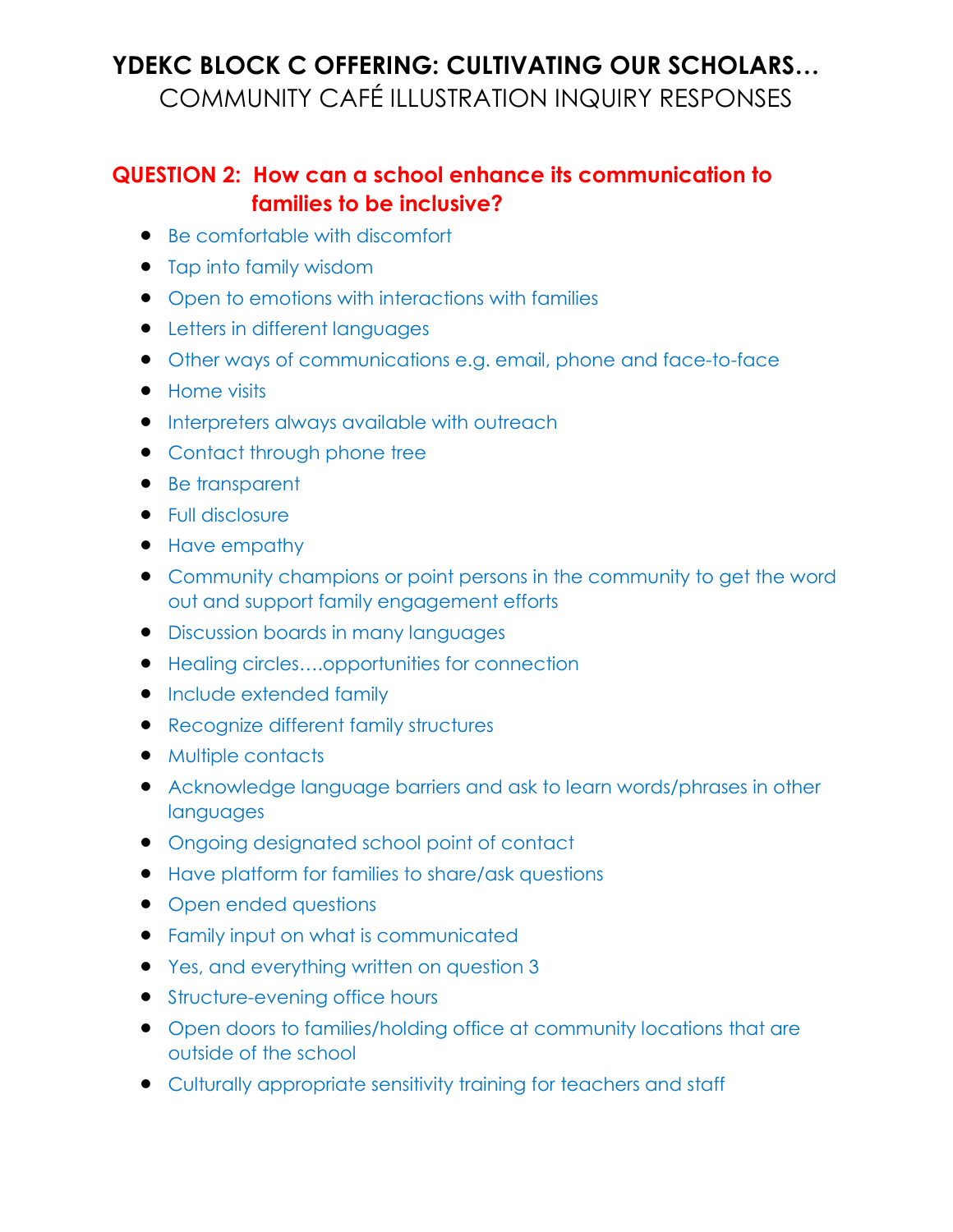- Thoroughly train regarding the impact of Bias/White Privilege/Microaggressions
- Respectful time for families to access school
- Authentically listening to families
- **•** Train families on cultural competency
- **•** Schools solicit feedback from families
- **•** Interpretation at school events
- **•** In person interpretation at IEP Meetings
- Train school staff on how to use the phone with interpretation
- Schools need to be consistent in best practices with family communications throughout the school year and summer
- Talk to families, not at families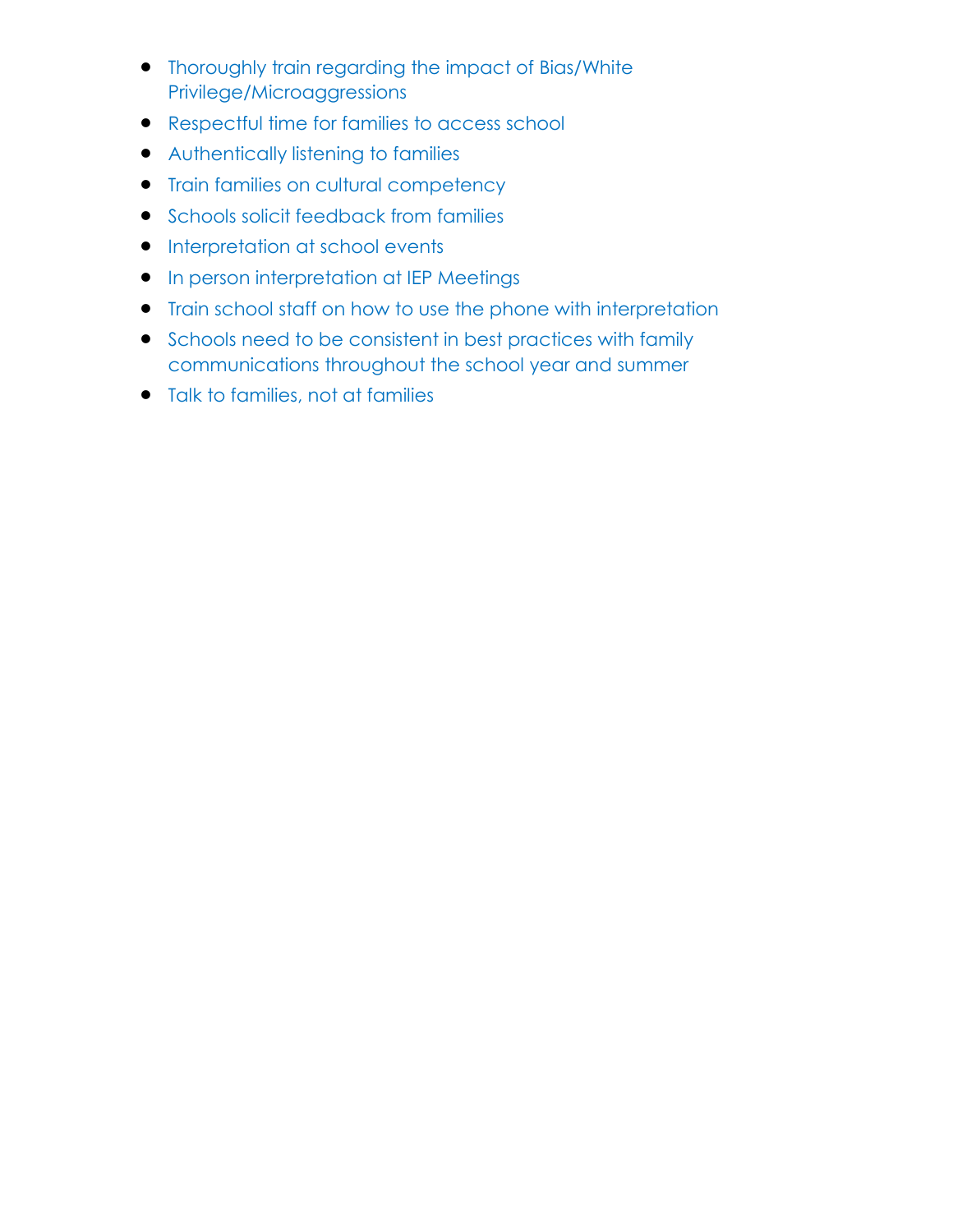#### **QUESTION 3: How can kinship networks or community members be empowered or leveraged to support Question 2?**

- **Parent School community newsletter**
- **•** Linguistic representation
- Religious holidays represented
- Keeping SES in time
- Accessing and utilizing community resources
- Parent community representation
- Seeking feedback from community
- Supporting community school communication
- Setting up the room to represent community
- **•** Community sensitive schedules
- **Gender neutral language**
- **•** Families vs. parents
- Recognizing affinity groups at the school
- Assuming trust and positive intentions with the school
- Strong connection/communication by the community organizations families and schools
- Diverse ways to communicate in home language: Email, call, paper, text, verbal
- Parent cultural language representative
- Communication sender (teacher, admin, etc.) should do home visits with community-based organizations
- Diversity represented in family networks accessed by schools (culture, gender, ethnic, ability, identity) policy tagline on letters and communication
- Have affinity groups identity leadership to represent
- **•** Transparency induces the trust necessary for communication guidelines
- Gathers accurate demographic information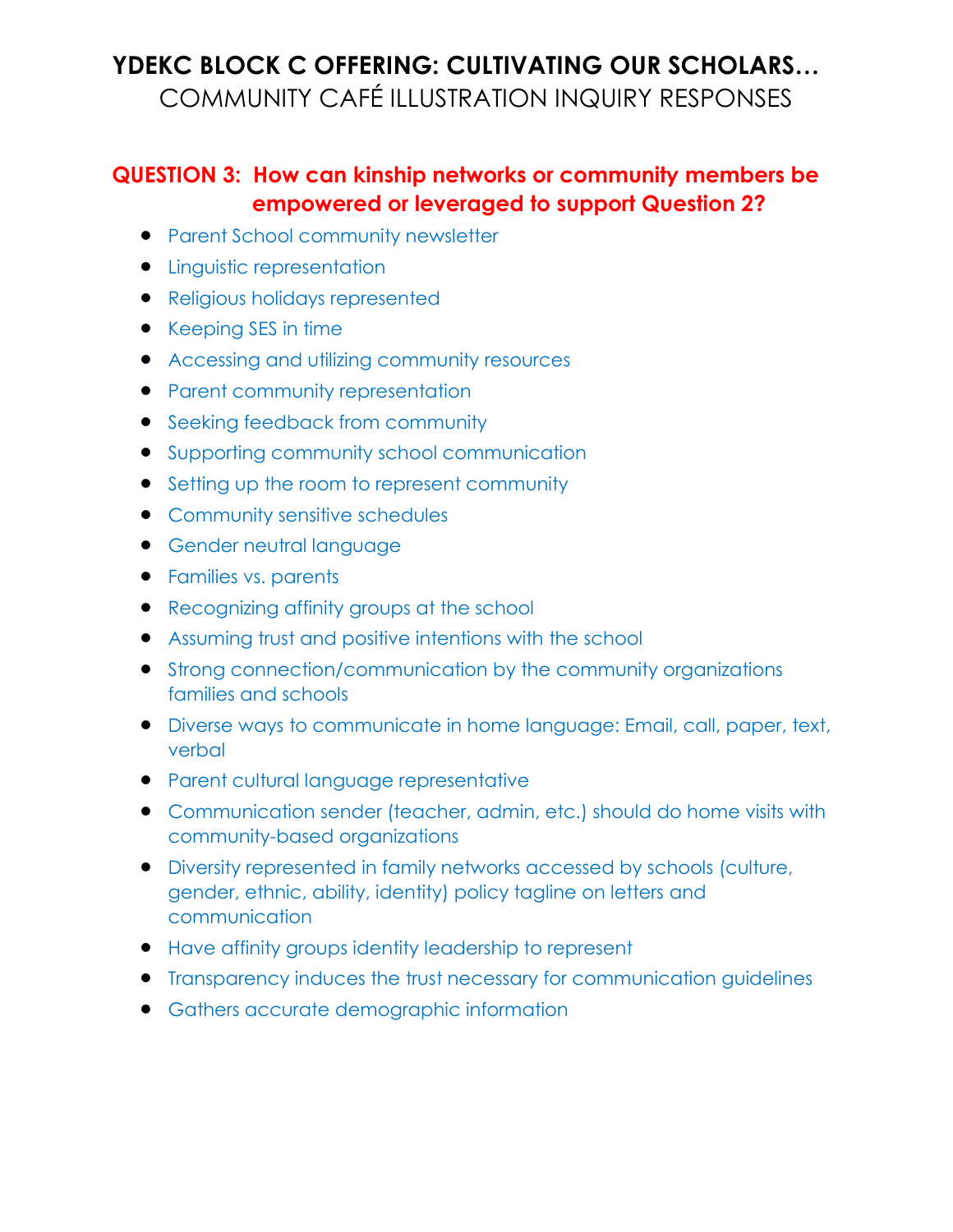### **QUESTION 4: What can a school do to help an individual feel confident to share concerns/observations with someone at school? e.g. teacher, principal, counselor, administrator, etc.**

- Safe space/opportunity to share concerns e.g. Community Cafe
- Variety of people receiving message
- Principal office hours
- Cultural nights
- Action after concerns are raised/recognizing root issues
- Principal "Office Hours"
- Communicating positives
- Confidence in administration's ability to make a change
- Specific point of contact
- Layout of office space/welcoming space
- **•** Proper signage in varieties of languages
- **•** Intentional selection of trusted adults
- Clear and consistent action plans
- Follow up and consistency
- Relationship building
- Acknowledging cultural differences
- Equitable partnerships leadership with meaningful roles that empower individuals to know their voice is respected and invited
- Champions
- Café Model/Open Forum
- **•** Feedback night
- Empathy
- Climate adjustments
- Severity of needs vs welcoming space
- Building accessibility
- Cultivating representative art
- **TRUST/RELATIONSHIP**